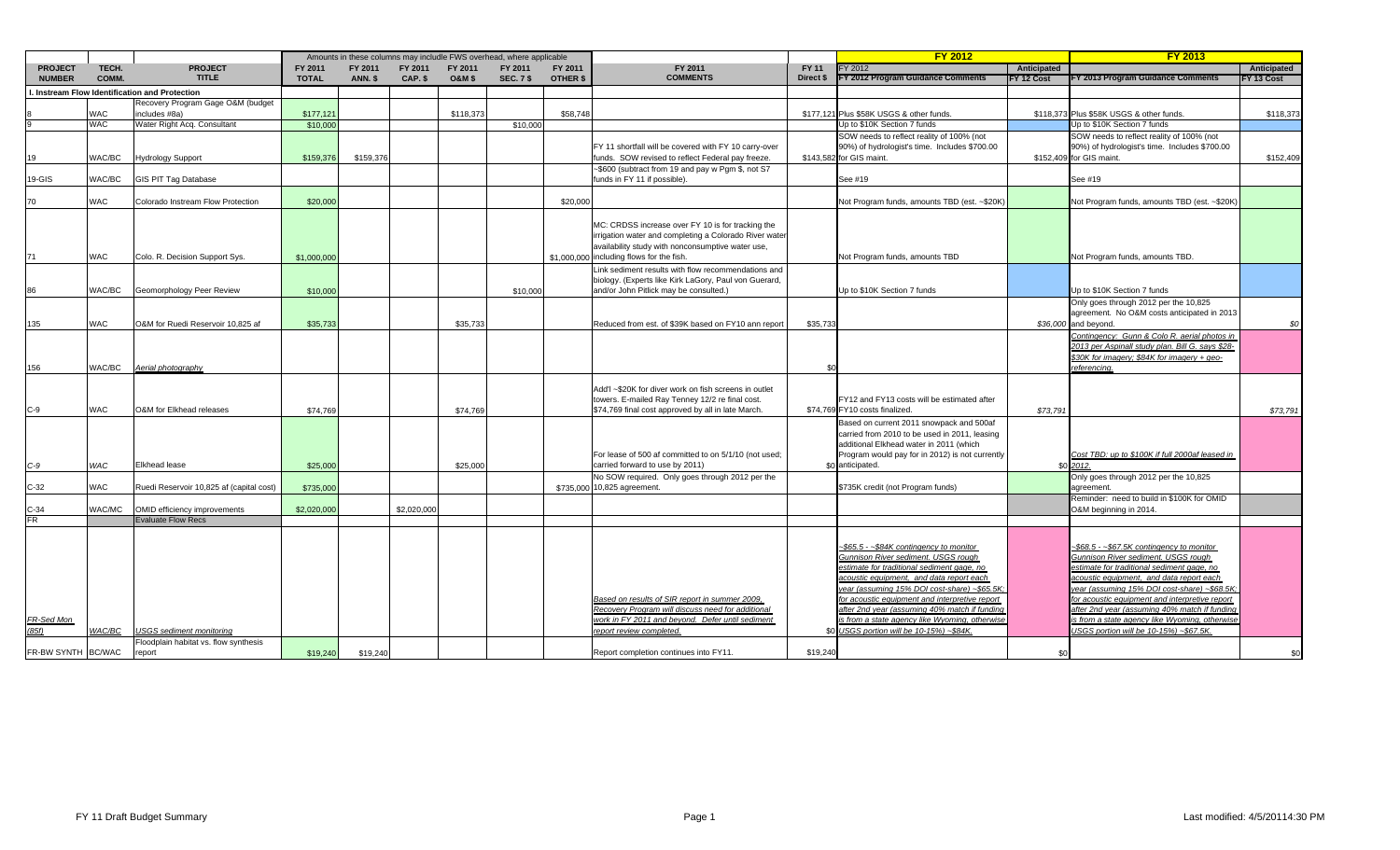| <b>PROJECT</b> | TECH.         | <b>PROJECT</b>                                                    | FY 2011      | FY 2011        | FY 2011 | FY 2011          | FY 2011          | FY 2011  | FY 2011                                                                                                                                           | FY 11     | FY 2012                                                                                                                                                                                                                                                                                                                                                                                                                                                                                                                                                                                                                                                      | Anticipated |                                                                                                                                                                                                                                               | Anticipated       |
|----------------|---------------|-------------------------------------------------------------------|--------------|----------------|---------|------------------|------------------|----------|---------------------------------------------------------------------------------------------------------------------------------------------------|-----------|--------------------------------------------------------------------------------------------------------------------------------------------------------------------------------------------------------------------------------------------------------------------------------------------------------------------------------------------------------------------------------------------------------------------------------------------------------------------------------------------------------------------------------------------------------------------------------------------------------------------------------------------------------------|-------------|-----------------------------------------------------------------------------------------------------------------------------------------------------------------------------------------------------------------------------------------------|-------------------|
| <b>NUMBER</b>  | COMM.         | <b>TITLE</b>                                                      | <b>TOTAL</b> | <b>ANN. \$</b> | CAP. \$ | <b>O&amp;M\$</b> | <b>SEC. 7 \$</b> | OTHER \$ | <b>COMMENTS</b>                                                                                                                                   | Direct \$ | FY 2012 Program Guidance Comments                                                                                                                                                                                                                                                                                                                                                                                                                                                                                                                                                                                                                            | FY 12 Cost  | FY 2013 Program Guidance Comments                                                                                                                                                                                                             | <b>FY 13 Cost</b> |
| <b>New</b>     | <b>BC/WAC</b> | White River Mamt Plan & PBO                                       |              |                |         |                  |                  |          | Defer until White R flow report complete.                                                                                                         |           | A White R. PBO would be similar to the<br>Yampa, requiring a management plan then a<br>PBO. CO roundtables may provide estimate of<br>anticipated water development. A PBO would<br>identify water development the Program can<br>cover, but will need to determine mechanisms<br>to meet flow recommendations (which will<br>primarily describe current conditions, so PBO<br>would address protecting existing flows).<br>Proposed action for management plan remains<br>uncertain and will require coordination with CO<br>& UT. Placeholder of \$25K (S7 funds) for<br>contractor to prepare management plan and<br>\$0 \$5K for assistance from FWS-ES. |             | Placeholder of \$25K (S7 funds) for contractor<br>to complete management plan and \$15K for<br>\$5,000 FWS-Ecological Services to complete PBO.                                                                                               | \$15,000          |
| FR-?           | <b>BC</b>     | Green R. floodplain investigations                                | \$10,000     | \$10,000       |         |                  |                  |          | Defer until floodplain synth recommendations<br>reviewed & discussed. BC 3/2/11: Fund \$10K in FY11<br>as part of evaluating FG flows (need SOW). |           | 10K contingency: Release and monitoring of<br>marked larval razorback suckers at the mouth<br>of single breach wetlands to determine a larval<br>fish's ability to access these low flow sites<br>\$10,000 (Vernal-CRFP sampling, LFL identification)                                                                                                                                                                                                                                                                                                                                                                                                        |             | 10K contingency: Release and monitoring of<br>marked larval razorback suckers at the mouth<br>of single breach wetlands to determine a larval<br>fish's ability to access these low flow sites<br>(Vernal-CRFP sampling, LFL identification). |                   |
| FR-NEW 2012 BC |               | Evaluation of Green River flow and<br>temperature recommendations |              |                |         |                  |                  |          |                                                                                                                                                   |           | Contingency (cost TBD): As per Green River<br>Study Plan, PDO compiles (or contracts to<br>compile) conclusions and recommendations<br>from ongoing FR-Syntheses projects, BOR<br>annual operations reports, and other related<br>studies to provide an update / evaluation of<br>anticiapted effects and uncertainties<br>associated with the Flaming Gorge flow and<br>\$0 temperature recommendations.                                                                                                                                                                                                                                                    |             |                                                                                                                                                                                                                                               |                   |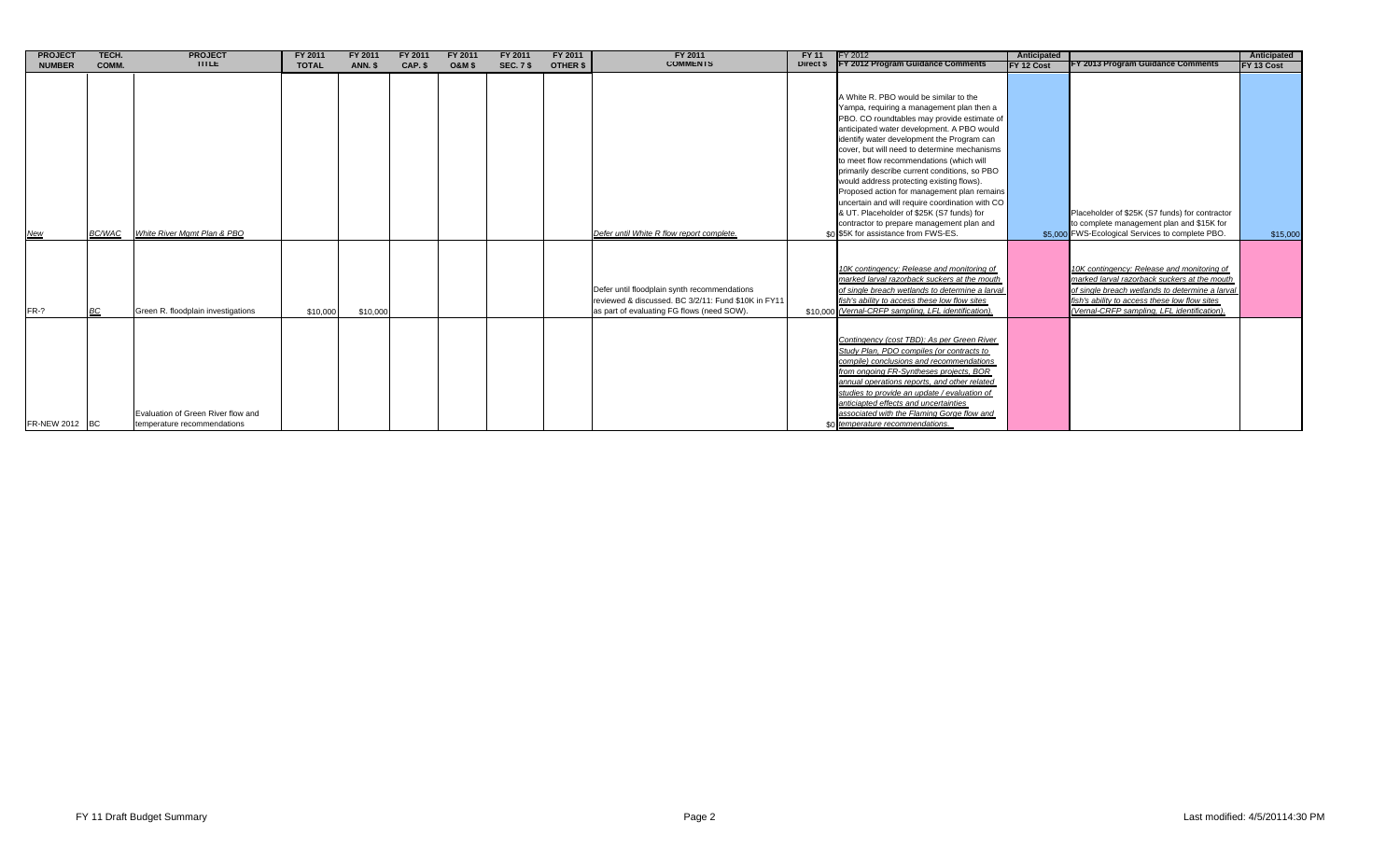| <b>PROJECT</b>      | TECH.       | <b>PROJECT</b>                                                                    | FY 2011      | FY 2011  | FY 2011 | FY 2011           | FY 2011          | FY 2011  | FY 2011                                                                                                   | FY 11     | FY 2012                                                                                   | Anticipated |                                                                                  | Anticipated |
|---------------------|-------------|-----------------------------------------------------------------------------------|--------------|----------|---------|-------------------|------------------|----------|-----------------------------------------------------------------------------------------------------------|-----------|-------------------------------------------------------------------------------------------|-------------|----------------------------------------------------------------------------------|-------------|
| <b>NUMBER</b>       | COMM.       | <b>TITLE</b>                                                                      | <b>TOTAL</b> | ANN. \$  | CAP. \$ | <b>O&amp;M \$</b> | <b>SEC. 7 \$</b> | OTHER \$ | <b>COMMENTS</b>                                                                                           | Direct \$ | FY 2012 Program Guidance Comments                                                         | FY 12 Cost  | FY 2013 Program Guidance Comments                                                | FY 13 Cost  |
| Habitat Restoration |             |                                                                                   |              |          |         |                   |                  |          |                                                                                                           |           |                                                                                           |             |                                                                                  |             |
|                     |             | Redlands Selective Fish Passage Oper.                                             |              |          |         |                   |                  |          | 4/5/11: Budget being revised in light of Federal pay                                                      |           |                                                                                           |             |                                                                                  |             |
| C-4bRed&GVP BC      |             | (FWS)                                                                             | \$76,791     |          |         | \$76,791          |                  |          | freeze                                                                                                    | \$66,61   |                                                                                           | \$66,612    |                                                                                  | \$66,612    |
|                     |             | GVP Selective Fish Passage Oper.                                                  |              |          |         |                   |                  |          | 4/5/11: Budget being revised in light of Federal pay                                                      |           |                                                                                           |             |                                                                                  |             |
| C-4bRed&GVP BC      |             | (FWS)                                                                             | \$62,212     |          |         | \$62,212          |                  |          | freeze                                                                                                    | \$51,12   |                                                                                           | \$51,120    |                                                                                  | \$51,120    |
|                     |             | Eval fish condition below GVP screen                                              |              |          |         |                   |                  |          |                                                                                                           |           |                                                                                           |             |                                                                                  |             |
| C-4bRed&GVP BC      |             | return                                                                            | \$18,100     |          |         | \$18.100          |                  |          | SOW being finalized                                                                                       | \$18,100  |                                                                                           |             |                                                                                  | \$0         |
| $C-5$               | MC/BC       | Price-Stubb Fish Passage                                                          | \$6,000      |          |         | \$6,000           |                  |          |                                                                                                           | \$6,000   |                                                                                           | \$6,000     |                                                                                  | \$6,000     |
|                     |             | Grand Valley Project fish screen &                                                |              |          |         |                   |                  |          |                                                                                                           |           |                                                                                           |             |                                                                                  |             |
| $C-23$              | ВC<br>MC/BC | passage O&M                                                                       | \$42,000     |          |         | \$42,000          |                  |          |                                                                                                           | \$42,000  |                                                                                           | \$42,000    |                                                                                  | \$42,000    |
| $C-28$              |             | Tusher Wash diversion screen                                                      |              |          |         |                   |                  |          |                                                                                                           |           |                                                                                           |             |                                                                                  |             |
|                     | ВC          | Tusher Wash mortality investigation                                               |              |          |         |                   |                  |          |                                                                                                           |           | Costs, methods TBD                                                                        |             |                                                                                  |             |
| <b>New</b>          |             |                                                                                   |              |          |         |                   |                  |          | Increased from est. of \$66K with 10/1/10 receipt of FY                                                   |           |                                                                                           |             |                                                                                  |             |
| $C-29$              | MC/BC       | GVIC fish screen & passage O&M                                                    | \$76,337     |          |         | \$76,337          |                  |          | 11 work plan from USBR.                                                                                   | \$66,000  |                                                                                           | \$66,000    |                                                                                  | \$66,000    |
|                     |             |                                                                                   |              |          |         |                   |                  |          | 4/5/11: Budget being revised in light of Federal pay                                                      |           |                                                                                           |             |                                                                                  |             |
| $C-29a$             | BC          | Canal salvage contingency                                                         | \$34,714     |          |         | \$34,714          |                  |          | freeze.                                                                                                   | \$30,094  |                                                                                           | \$30.094    |                                                                                  | \$30,094    |
|                     |             |                                                                                   |              |          |         |                   |                  |          |                                                                                                           |           |                                                                                           |             |                                                                                  |             |
| 116/C-33            | MC/BC       | Redlands screen, passage & gage O&M                                               | \$79,923     |          |         | \$79,923          |                  |          | Work plan dated 10/12/10.                                                                                 | \$80,000  |                                                                                           | \$80,000    |                                                                                  | \$80,000    |
|                     |             |                                                                                   |              |          |         |                   |                  |          |                                                                                                           |           |                                                                                           |             |                                                                                  |             |
| <b>NEW 2011</b>     | BC          | Maybell Ditch PIT tag array                                                       | \$52.713     |          |         | \$52,713          |                  |          | Ditch owners amenable. \$50K (USU), no satellite-<br>uplink. Need SOW from Speas.                         |           | \$52,713 Costs increased over projected                                                   | \$6,718     |                                                                                  | \$C         |
| $C-6$               |             | Floodplain Restoration Program                                                    |              |          |         |                   |                  |          |                                                                                                           |           |                                                                                           |             |                                                                                  |             |
| EASEMENT BC         |             | Easement & weeds mgmt.                                                            | \$16,050     |          |         | \$5,550           |                  |          | \$10,500 \$45K also carried over from FY10.                                                               |           | \$15,500 Plus \$15K non-Program FWS funding                                               |             | \$50,000 Plus \$15K non-Program FWS funding                                      | \$50,000    |
|                     |             |                                                                                   |              |          |         |                   |                  |          |                                                                                                           |           |                                                                                           |             |                                                                                  |             |
|                     |             |                                                                                   |              |          |         |                   |                  |          | Remove sediment from Jarvis. Defer floodplain                                                             |           | Also, additional capital expenditure for water                                            |             |                                                                                  |             |
| <b>HYD</b>          | <b>BC</b>   | Hydrology/geomorphology                                                           | \$5,000      |          |         | \$5,000           |                  |          | breach evaluations until funds available                                                                  |           | \$5,000 control structure at Thunder Ranch?                                               | \$5,000     |                                                                                  | \$5,000     |
|                     |             |                                                                                   |              |          |         |                   |                  |          |                                                                                                           |           |                                                                                           |             |                                                                                  |             |
|                     |             |                                                                                   |              |          |         |                   |                  |          |                                                                                                           |           |                                                                                           |             |                                                                                  |             |
|                     |             |                                                                                   |              |          |         |                   |                  |          | 11/23/10: \$5,256 report completion in SOW + \$6,241                                                      |           |                                                                                           |             |                                                                                  |             |
|                     |             | Eval. survival of young and movement of<br>subadult RZB from floodplains into the |              |          |         |                   |                  |          | pumping costs (BC agreed we should pump water into<br>Stirrup before winter). Jan '11: PD approved \$6.2K |           |                                                                                           |             |                                                                                  |             |
| RZ-RECR             | <b>BC</b>   | mainstem.                                                                         | \$17,579     | \$17,579 |         |                   |                  |          | increase to continue PIT tag monitoring.                                                                  |           | \$6.2K contingency: continue operation of<br>\$17,579 remote PIT-tag detection at Stirrup |             | \$6.2K contingency: continue operation of<br>remote PIT-tag detection at Stirrup |             |
|                     |             |                                                                                   |              |          |         |                   |                  |          |                                                                                                           |           |                                                                                           |             |                                                                                  |             |
|                     |             |                                                                                   |              |          |         |                   |                  |          |                                                                                                           |           |                                                                                           |             |                                                                                  |             |
|                     |             |                                                                                   |              |          |         |                   |                  |          |                                                                                                           |           | Costs unknown at this time: seek outside                                                  |             | Costs unknown at this time: seek outside                                         |             |
| <b>NEW 2012</b>     | BC          | Selenium toxicity in razorback sucker                                             |              |          |         |                   |                  |          |                                                                                                           |           | \$0 funding.                                                                              |             | funding.                                                                         |             |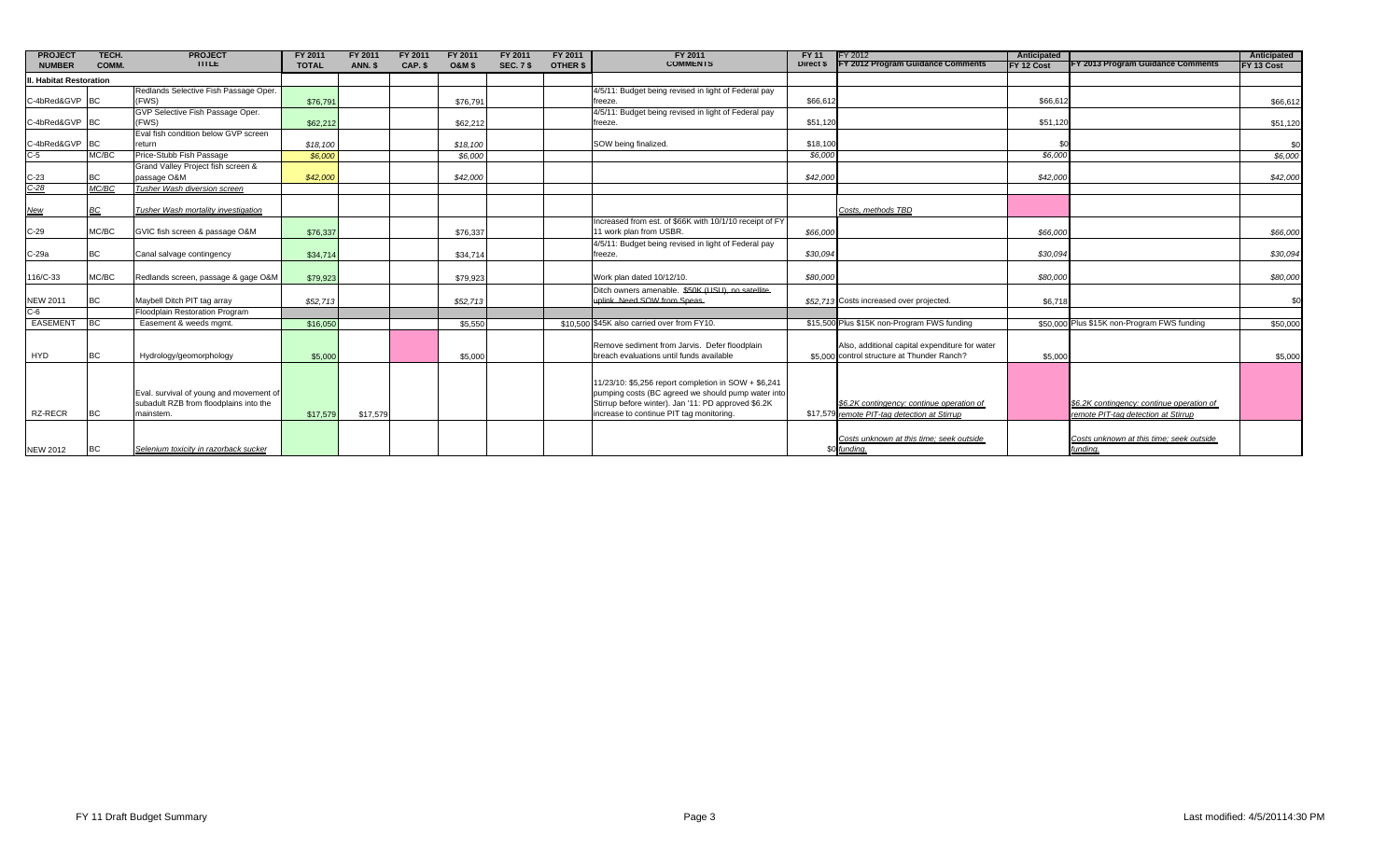| <b>PROJECT</b>   | TECH. | <b>PROJECT</b>                                                                                                      | FY 2011      | FY 2011        | FY 2011 | FY 2011           | FY 2011          | FY 2011  | FY 2011                                                                                                                                                                                                                                                                                             | FY 11     | FY 2012                                                                                                                                                                                                                                                                                                                                                                                                                                                                                                                                                                                                         | Anticipated |                                                         | Anticipated |
|------------------|-------|---------------------------------------------------------------------------------------------------------------------|--------------|----------------|---------|-------------------|------------------|----------|-----------------------------------------------------------------------------------------------------------------------------------------------------------------------------------------------------------------------------------------------------------------------------------------------------|-----------|-----------------------------------------------------------------------------------------------------------------------------------------------------------------------------------------------------------------------------------------------------------------------------------------------------------------------------------------------------------------------------------------------------------------------------------------------------------------------------------------------------------------------------------------------------------------------------------------------------------------|-------------|---------------------------------------------------------|-------------|
| <b>NUMBER</b>    | COMM. | <b>TITLE</b>                                                                                                        | <b>TOTAL</b> | <b>ANN. \$</b> | CAP. \$ | <b>O&amp;M \$</b> | <b>SEC. 7 \$</b> | OTHER \$ | <b>COMMENTS</b>                                                                                                                                                                                                                                                                                     | Direct \$ | FY 2012 Program Guidance Comments                                                                                                                                                                                                                                                                                                                                                                                                                                                                                                                                                                               | FY 12 Cost  | Y 2013 Program Guidance Comments                        | FY 13 Cost  |
|                  |       | I. Reduce Nonnative Fish & Sportfish Impacts                                                                        |              |                |         |                   |                  |          |                                                                                                                                                                                                                                                                                                     |           |                                                                                                                                                                                                                                                                                                                                                                                                                                                                                                                                                                                                                 |             |                                                         |             |
|                  |       |                                                                                                                     |              |                |         |                   |                  |          | Post NNA workshop: Budget increased for expanded<br>surge. Need to identify savings from not translocating<br>SMB (almost no savings because pike are still being                                                                                                                                   |           | Doesn't include expanded surge, but maybe                                                                                                                                                                                                                                                                                                                                                                                                                                                                                                                                                                       |             | Doesn't include expanded surge, but maybe               |             |
| 98a              | BС    | Middle Yampa smb & pike management                                                                                  | \$199,181    | \$199,181      |         |                   |                  |          | translocated).                                                                                                                                                                                                                                                                                      |           | \$199,181 savings from not translocating SMB will help?                                                                                                                                                                                                                                                                                                                                                                                                                                                                                                                                                         |             | \$174,817 savings from not translocating SMB will help? | \$174,817   |
| 98b              | ВC    | Upper Yampa pike management                                                                                         | \$182,022    | \$182,022      |         |                   |                  |          | Budget revised to reflect Federal pay freeze.                                                                                                                                                                                                                                                       | \$163,984 |                                                                                                                                                                                                                                                                                                                                                                                                                                                                                                                                                                                                                 | \$163,984   |                                                         | \$163,984   |
| 110              | ВC    | Lower Yampa bass and catfish<br>management                                                                          | \$144,630    | \$144,630      |         |                   |                  |          | Budget revised to reflect Federal pay freeze.                                                                                                                                                                                                                                                       |           | \$130,297 Reduce passes & budget by 20%                                                                                                                                                                                                                                                                                                                                                                                                                                                                                                                                                                         |             | \$103,330 Reduce passes & budget by 20%                 | \$103,330   |
|                  |       |                                                                                                                     |              |                |         |                   |                  |          | Revised SOW Jan '11, no \$ change. FWS portion of                                                                                                                                                                                                                                                   |           |                                                                                                                                                                                                                                                                                                                                                                                                                                                                                                                                                                                                                 |             |                                                         |             |
| 123a             | ВC    | Green River bass management                                                                                         | \$200,67     | \$200,67       |         |                   |                  |          | budget reduced to reflect Federal pay freeze.                                                                                                                                                                                                                                                       |           | \$188,465 Reduce passes & budget by 20%                                                                                                                                                                                                                                                                                                                                                                                                                                                                                                                                                                         |             | \$149,591 Reduce passes & budget by 20%                 | \$149,591   |
| 123b             | ВC    | Green River bass management                                                                                         | \$205,734    | \$205,734      |         |                   |                  |          | Revised SOW Jan '11, no \$ change.                                                                                                                                                                                                                                                                  |           | \$205,734 Reduce passes & budget by 20%                                                                                                                                                                                                                                                                                                                                                                                                                                                                                                                                                                         |             | \$159,944 Reduce passes & budget by 20%                 | \$159,944   |
|                  |       | Middle Yampa River smallmouth bass                                                                                  |              |                |         |                   |                  |          | Post NNA workshop: Budget increased for expanded<br>surge. Includes \$7,800 for ETS electrofishing unit &<br>generator. 4/5/11: FWS portion of budget being                                                                                                                                         |           | Doesn't include expanded surge, but maybe                                                                                                                                                                                                                                                                                                                                                                                                                                                                                                                                                                       |             | Doesn't include expanded surge, but maybe               |             |
| 125              | ВC    | and pike management.                                                                                                | \$310,103    | \$310,103      |         |                   |                  |          | reviewed in light of Federal pay freeze.                                                                                                                                                                                                                                                            |           | \$307,819 savings from not translocating SMB will help?                                                                                                                                                                                                                                                                                                                                                                                                                                                                                                                                                         |             | \$294,979 savings from not translocating SMB will help? | \$294,979   |
| 126              | BС    | Colorado River smallmouth bass<br>removal                                                                           | \$174,460    | \$174,460      |         |                   |                  |          | Revised SOW Jan '11, no \$ change. 4/5/11: Budget<br>being revised in light of Federal pay freeze.                                                                                                                                                                                                  |           | \$157,171 Reduce passes & budget by 20%                                                                                                                                                                                                                                                                                                                                                                                                                                                                                                                                                                         |             | \$125,760 Reduce passes & budget by 20%                 | \$125,760   |
| 126 <sub>b</sub> | BC    | CDOW assistance                                                                                                     | \$15,348     | \$15,348       |         |                   |                  |          |                                                                                                                                                                                                                                                                                                     |           | \$15,348 Discontinue                                                                                                                                                                                                                                                                                                                                                                                                                                                                                                                                                                                            | SO.         | Discontinue                                             | \$0         |
| 140              | ВC    | Yampa fish response to nna mgmt                                                                                     | \$85,976     | \$85,976       |         |                   |                  |          |                                                                                                                                                                                                                                                                                                     | \$85,976  | Plus contingency: add \$24,859 for synthesis<br>report in 2012.                                                                                                                                                                                                                                                                                                                                                                                                                                                                                                                                                 | \$85,97     |                                                         | \$85,976    |
| 144              | BC    | Green R. fish response to nna mgmt                                                                                  | \$2,403      | \$2,403        |         |                   |                  |          |                                                                                                                                                                                                                                                                                                     | -50       |                                                                                                                                                                                                                                                                                                                                                                                                                                                                                                                                                                                                                 | \$0         |                                                         | \$0         |
|                  | BC    | Colorado R. fish community response                                                                                 |              |                |         |                   |                  |          |                                                                                                                                                                                                                                                                                                     | .SC       |                                                                                                                                                                                                                                                                                                                                                                                                                                                                                                                                                                                                                 | \$0         |                                                         | \$0         |
| 154              | ВC    | Duchesne R. NNA fish mgmt.                                                                                          |              |                |         |                   |                  |          |                                                                                                                                                                                                                                                                                                     |           | unded by Ute Tribe                                                                                                                                                                                                                                                                                                                                                                                                                                                                                                                                                                                              |             | Funded by Ute Tribe                                     |             |
| 157              | ВC    | Weir (Duchesne)                                                                                                     |              |                |         |                   |                  |          | Potential to use weir(s) to manage nonnative fishes;<br>UDWR may seek USBR "activities to avoid jeopardy"<br>funds.                                                                                                                                                                                 | SO.       |                                                                                                                                                                                                                                                                                                                                                                                                                                                                                                                                                                                                                 |             |                                                         | \$0         |
| 158              | ВC    | Green R backwater nna removal                                                                                       | \$104,441    | \$104,441      |         |                   |                  |          | Post NNA workshop: \$86,895 proposed mod to<br>\$99,530 for increased number of treatment / control<br>backwaters from 2 to 3.                                                                                                                                                                      |           | BC 3/2/11: Pilot work should provide the<br>necessary info by 2012 (final report prep costs<br>\$104,441 included in FY 11 SOW); defer implementation                                                                                                                                                                                                                                                                                                                                                                                                                                                           |             |                                                         |             |
| 161              | ВC    | Programmatic synthesis of smallmouth<br>bass removal                                                                | \$151,931    | \$151,931      |         |                   |                  |          | \$60K added to allow incorporation of 2010 data,<br>completion of incorporation of the 2009 data, and<br>completion of the Elkhead escapement analysis (over<br>FY 11-12). \$60K placeholder added to to initiate<br>synthesis of Yampa R. northern pike data; pending<br>Pgm. review and approval. |           | \$151,931 \$60K placeholder for northern pike synthesis.                                                                                                                                                                                                                                                                                                                                                                                                                                                                                                                                                        | \$60,000    |                                                         |             |
| C-18-19          | ВC    | Reservoir sources of nna fish                                                                                       | \$64,878     | \$64,878       |         |                   |                  |          | Jan '11: BC approved add'l \$30,153 Green R. crayfish<br>and \$3,519 Lake Powell microchemical signature;<br>need revised SOW from Brett Johnson.                                                                                                                                                   |           | PD's office will develop protocol for preserving<br>nonnative fish to determine their provenance<br>and set up mechanism for isotope analysis<br>\$64,878 (contingency funds).                                                                                                                                                                                                                                                                                                                                                                                                                                  |             |                                                         |             |
| $C-20$           | ВC    | Highline Net O&M                                                                                                    | \$8,000      |                |         |                   |                  | \$8,000  |                                                                                                                                                                                                                                                                                                     |           | \$0 Replace net in 2012 or 2013 (see 2007 cost)                                                                                                                                                                                                                                                                                                                                                                                                                                                                                                                                                                 | \$100,000   |                                                         |             |
| FR-115           | ВC    | Effects of Flaming Gorge releases on<br>Lodore/Whirlpool Canyon fish comm.<br>Upper Yampa R. nonnative fish habitat | \$86,720     | \$86,720       |         |                   |                  |          |                                                                                                                                                                                                                                                                                                     |           | Includes \$19K for smallmouth bass otolith<br>analysis summary, 2003-2010, Green and<br>Yampa rivers. Plus contingency: add \$34,667<br>\$84,400 for synth report in 2012.                                                                                                                                                                                                                                                                                                                                                                                                                                      | \$103,400   |                                                         | \$84,400    |
|                  | ВC    | research                                                                                                            |              |                |         |                   |                  |          |                                                                                                                                                                                                                                                                                                     |           |                                                                                                                                                                                                                                                                                                                                                                                                                                                                                                                                                                                                                 |             |                                                         |             |
| 2012-2013 New BC |       | Trophic stable isotope analyses to<br>assess aquatic invasive species food<br>web/contaminant impacts               |              |                |         |                   |                  |          |                                                                                                                                                                                                                                                                                                     |           | Program Director's office recommends<br>upporting work outside the Program to<br>implement pilot trophic stable isotope analyses<br>(tissue sampling). A massive shift in energy<br>flow away from native species to invasive<br>species (e.g., crayfish and smallmouth bass) is<br>suspected (if validated, this would support the<br>need to prevent similar ecological impacts in<br>other parts of the basin). Part of this work<br>should include exploring role of crayfish in<br>mobilizing mercury into the food web (which<br>may have negative implications for<br>\$0 endangered fish reproduction). |             |                                                         | \$0         |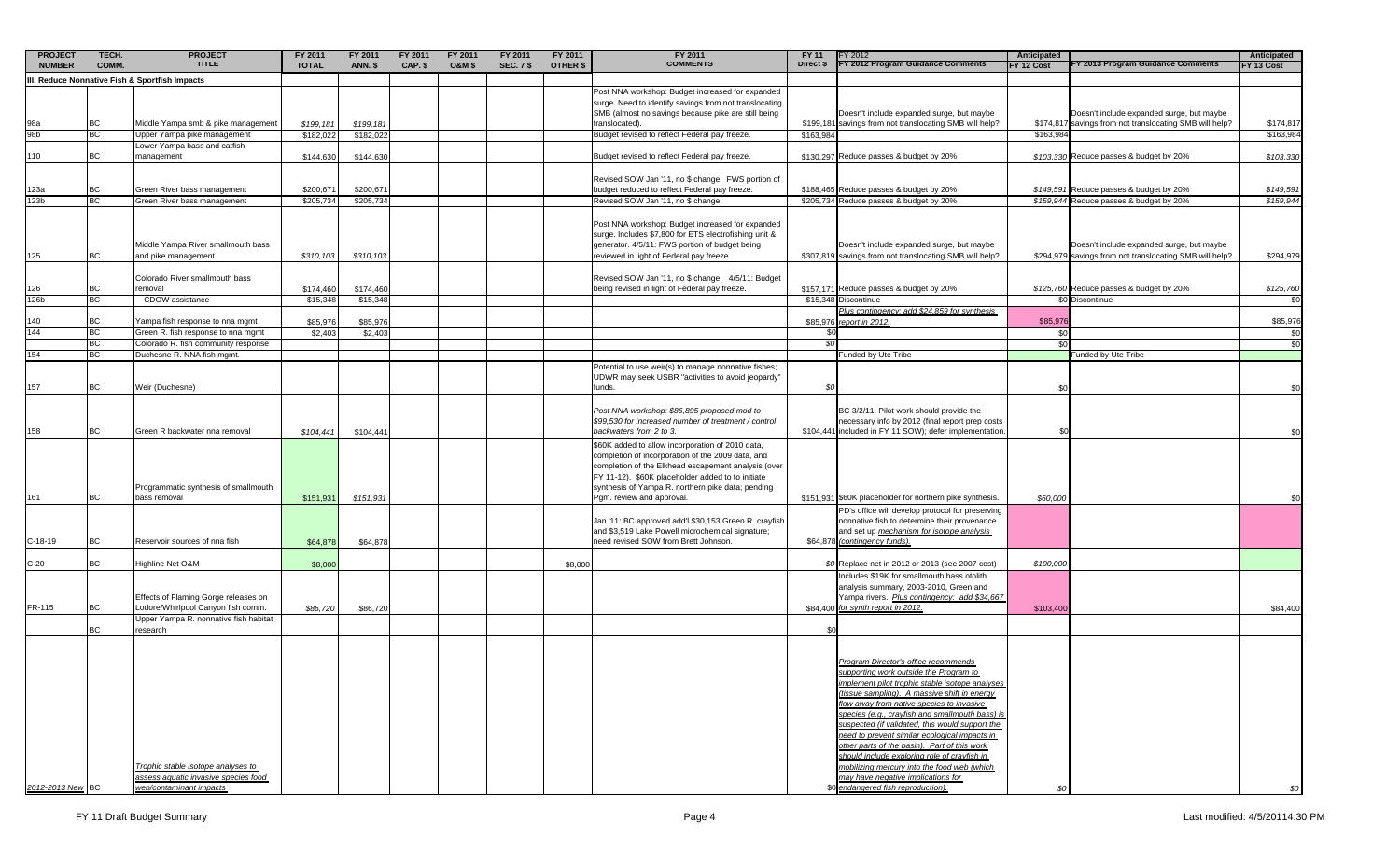| <b>PROJECT</b>                        | TECH.     | <b>PROJECT</b>                                                  | FY 2011      | FY 2011        | FY 2011     | FY 2011          | FY 2011          | FY 2011  | FY 2011                                                                                                | <b>FY 11</b> | Y 2012 <sup>-</sup>                                                                       | Anticipated |                                                                                           | Anticipated     |
|---------------------------------------|-----------|-----------------------------------------------------------------|--------------|----------------|-------------|------------------|------------------|----------|--------------------------------------------------------------------------------------------------------|--------------|-------------------------------------------------------------------------------------------|-------------|-------------------------------------------------------------------------------------------|-----------------|
| <b>NUMBER</b>                         | COMM.     | <b>TITLE</b>                                                    | <b>TOTAL</b> | <b>ANN. \$</b> | CAP. \$     | <b>O&amp;M\$</b> | <b>SEC. 7 \$</b> | OTHER \$ | <b>COMMENTS</b>                                                                                        | Direct \$    | FY 2012 Program Guidance Comments                                                         | FY 12 Cost  | FY 2013 Program Guidance Comments                                                         | FY 13 Cost      |
| IV. Propagation & Genetics Management |           |                                                                 |              |                |             |                  |                  |          |                                                                                                        |              |                                                                                           |             |                                                                                           |                 |
|                                       |           | <b>O&amp;M Propagation Facilities</b>                           |              |                |             |                  |                  |          |                                                                                                        |              |                                                                                           |             |                                                                                           |                 |
|                                       |           |                                                                 |              |                |             |                  |                  |          | Added \$2K for Pisces contract to analyze wild-<br>collected razorback larvae for hybridization. FWS   |              |                                                                                           |             |                                                                                           |                 |
|                                       |           |                                                                 |              |                |             |                  |                  |          | Bozeman FTC also provides \$2.5K in-kind services                                                      |              |                                                                                           |             |                                                                                           |                 |
|                                       |           |                                                                 |              |                |             |                  |                  |          | grinding/sifting razorback food. Budget revised to                                                     |              |                                                                                           |             |                                                                                           |                 |
| 29a                                   |           | <b>Grand Valley</b>                                             | \$564,776    |                |             | \$562,276        |                  |          | \$2,500 reflect Federal pay freeze.                                                                    | \$510,81     |                                                                                           | \$508,81    |                                                                                           | \$508,816       |
| 29 <sub>b</sub>                       | BC        | Ouray                                                           | \$485,800    |                |             | \$485,800        |                  |          |                                                                                                        | \$485,80     |                                                                                           | \$485,800   |                                                                                           | \$485,800       |
|                                       | BC        | Ouray well-field development/repair                             | \$6,600      |                |             | \$6,600          |                  |          |                                                                                                        | \$6,60       |                                                                                           | \$13,200    |                                                                                           | \$6,600         |
|                                       | BC        | Wahweap                                                         | \$200,000    |                |             | \$200,000        |                  |          |                                                                                                        | \$200,00     |                                                                                           | \$200,00    |                                                                                           | \$200,000       |
| 29c<br>29d                            | BC        | Mumma native species hatchery                                   | \$81,900     |                |             | \$81,900         |                  |          |                                                                                                        | \$81,90      |                                                                                           | \$81,900    |                                                                                           | \$81,900        |
|                                       | BC        | Hatchery O&M contingency                                        |              |                |             |                  |                  |          |                                                                                                        |              |                                                                                           | \$0         |                                                                                           | \$ <sub>6</sub> |
| $C-7$                                 |           | Propagation Facilities & Equipment                              |              |                |             |                  |                  |          |                                                                                                        |              |                                                                                           |             |                                                                                           |                 |
|                                       |           |                                                                 |              |                |             |                  |                  |          | Costs still to be apportioned between Colorado River                                                   |              |                                                                                           |             |                                                                                           |                 |
| PONDS                                 | ВC        | Growout pond construction                                       | \$3,384,000  |                | \$3,384,000 |                  |                  |          | and San Juan programs?                                                                                 |              |                                                                                           |             |                                                                                           |                 |
|                                       |           |                                                                 |              |                |             |                  |                  |          | Some PIT tags for FY11 were purchased in FY10, but<br>Travis estimates need for \$120K more in tags &  |              | PIT tag purchases over FY08-11 avg.                                                       |             |                                                                                           |                 |
| <b>TAGS</b>                           | <b>BC</b> | PIT tags & related equipment                                    | \$120,000    |                |             | \$120,000        |                  |          | implanters.                                                                                            |              | \$120,000 \$170K/yr.                                                                      | \$170,000   |                                                                                           | \$170,000       |
|                                       |           |                                                                 |              |                |             |                  |                  |          |                                                                                                        |              |                                                                                           |             |                                                                                           |                 |
|                                       |           |                                                                 |              |                |             |                  |                  |          |                                                                                                        |              | BC to determine fate of captive Gila; if remain                                           |             | BC to determine fate of captive Gila; if remain                                           |                 |
| 151                                   | ВC        | Collect & maintain Gila @ Ouray NFH                             | \$6,906      |                |             | \$6,906          |                  |          |                                                                                                        |              | \$6,222 @ hatcheries, becomes part of O&M.                                                |             | \$0 @ hatcheries, becomes part of O&M.                                                    | \$0             |
|                                       |           |                                                                 |              |                |             |                  |                  |          |                                                                                                        |              | Resume stocking in 2012 after 2011 reset.                                                 |             |                                                                                           |                 |
| C-6 BAESER                            | <b>BC</b> | Baeser Bend                                                     | \$20,946     |                |             | \$20,946         |                  |          | Budget revised to reflect Federal pay freeze.                                                          |              | \$20,946 Pumping costs in 2012.                                                           |             | \$20,000 Pumping and recovery costs in 2013.                                              | \$35,000        |
|                                       |           | V. Research, Monitoring & Data Management                       |              |                |             |                  |                  |          |                                                                                                        |              |                                                                                           |             |                                                                                           |                 |
| 15                                    | BC        | Larval Fish Lab Identification                                  | \$116,679    |                |             | \$116,679        |                  |          | Cost TBD. FY 11 costs increased \$1K for support of                                                    | \$116,67     |                                                                                           | \$116,679   |                                                                                           | \$116,679       |
| 16                                    | ВC        | Database Management                                             | \$60,846     |                |             | \$60,846         |                  |          | smallmouth bass synthesis.                                                                             | \$60,846     |                                                                                           | \$60,846    |                                                                                           | \$60,846        |
|                                       |           | Yampa & middle Green CPM & RBS                                  |              |                |             |                  |                  |          | FWS portion of budget revised to reflect Federal pay                                                   |              |                                                                                           |             |                                                                                           |                 |
| 22f                                   | <b>BC</b> | larval survey                                                   | \$133,372    |                |             | \$133,372        |                  |          | freeze.                                                                                                |              | \$129,492 Is funding adequate to cover sample analysis?                                   | \$129,492   |                                                                                           | \$129,492       |
| 127                                   | ВC        | Upper Colo. R. CPM est.                                         | \$71,174     |                |             | \$71,174         |                  |          |                                                                                                        | \$64,12      |                                                                                           |             | \$0 Increased FY 08 amount by 08->09 CPI                                                  | \$171,200       |
|                                       |           |                                                                 |              |                |             |                  |                  |          |                                                                                                        |              |                                                                                           |             |                                                                                           |                 |
|                                       |           |                                                                 |              |                |             |                  |                  |          |                                                                                                        |              | BC 3/2/11: Perhaps SMB removed as part of                                                 |             |                                                                                           |                 |
|                                       |           |                                                                 |              |                |             |                  |                  |          |                                                                                                        |              | this minimum 3-pass per reach effort could                                                |             |                                                                                           |                 |
|                                       |           |                                                                 |              |                |             |                  |                  |          | PD: Correct budget summary. 8/18/10 BC approved                                                        |              | replace some passes removed from nnf<br>SOWs; however, this would not be factored         |             |                                                                                           |                 |
| 128                                   | BC        | Green R. CPM est.                                               | \$405,128    |                |             | \$405,128        |                  |          | budget increase for UDWR; revised SOW on web.                                                          |              | \$391,165 into CPUE, so would affect synthesis                                            | \$391,165   |                                                                                           | \$391,165       |
| 129                                   | ВC        | HBC pop est in Deso/Grey                                        | \$65,167     |                |             | \$65,167         |                  |          |                                                                                                        |              | \$65,167 Deso/Gray HBC est. resumes in 2014.                                              |             | \$0 Deso/Gray HBC est. resumes in 2014.                                                   |                 |
|                                       |           |                                                                 |              |                |             |                  |                  |          |                                                                                                        |              | BC 3/2/11: Suggest drop back to every-other-                                              |             |                                                                                           |                 |
| 130                                   | BC        | HBC in Cataract                                                 | \$30,607     |                |             | \$30,607         |                  |          |                                                                                                        |              | \$30,607 year CPE and don't conduct in FY12.                                              | \$C         |                                                                                           | \$30,607        |
|                                       |           |                                                                 |              |                |             |                  |                  |          |                                                                                                        |              |                                                                                           |             |                                                                                           |                 |
|                                       |           |                                                                 |              |                |             |                  |                  |          | PD: Projection did not account for providing all fall                                                  |              |                                                                                           |             |                                                                                           |                 |
|                                       |           |                                                                 |              |                |             |                  |                  |          | 2011 funds. See comments recorded on FY 10 table.                                                      |              |                                                                                           |             |                                                                                           |                 |
|                                       |           |                                                                 |              |                |             |                  |                  |          | 2/11/10: May need some revisions to FY 11 SOW;<br>need to discuss w/ Travis, Czapla, Michelle. 4/4/11: |              |                                                                                           |             |                                                                                           |                 |
| 131                                   | BC        | HBC in Black Rocks                                              | \$65,273     |                |             | \$65,273         |                  |          | SOW revised based on Federal pay freeze.                                                               |              | \$59,300 Budget est. made comparable to FY09.                                             | \$50,339    |                                                                                           | \$0             |
| 132                                   | <b>BC</b> | <b>HBC</b> in Westwater                                         | \$53,876     |                |             | \$53,876         |                  |          | See comments recorded on FY 10 table.                                                                  |              | \$53,876 See Black Rocks.                                                                 | \$53,87     |                                                                                           | \$C             |
|                                       |           |                                                                 |              |                |             |                  |                  |          |                                                                                                        |              | Contingency: consider specific effort to                                                  |             |                                                                                           |                 |
|                                       |           |                                                                 |              |                |             |                  |                  |          |                                                                                                        |              | understand humpback chub sampling program                                                 |             |                                                                                           |                 |
|                                       |           | Understanding humpback chub                                     |              |                |             |                  |                  |          |                                                                                                        |              | and data collected to date (Black Rocks and                                               |             |                                                                                           |                 |
| <u>New</u><br>138                     |           | population declines                                             |              |                |             |                  |                  |          | Cost TBD.                                                                                              |              | \$0 Westwater).                                                                           |             |                                                                                           |                 |
| 147                                   | BC<br>ВC  | Green R. YOY CPM monitoring<br>Standardize electrofishing fleet | \$53,659     |                |             | \$53,659         |                  |          | BC approved budget increase 8/18/10.                                                                   | \$53,65      | To be determined.                                                                         | \$53,659    |                                                                                           | \$53,659        |
|                                       |           | RBS remote sensing near GR spawning                             | \$8,500      |                |             |                  | \$8,500          |          | Being tested in FY11 with Reclamation's existing                                                       | \$8,500      |                                                                                           |             |                                                                                           |                 |
| <u>New</u>                            | ВC        |                                                                 |              |                |             |                  |                  |          | floating antenna used in SJRIP.                                                                        |              |                                                                                           |             |                                                                                           |                 |
|                                       |           | Lower Green larval, juv RBS monitoring                          |              |                |             |                  |                  |          |                                                                                                        |              | Could become part of larger razorback                                                     |             | Could become part of larger razorback                                                     |                 |
| 160                                   | BC        | pilot study                                                     | \$27,215     |                |             | \$27,215         |                  |          |                                                                                                        |              | \$27,215 monitoring plan.                                                                 |             | \$27,215 monitoring plan.                                                                 | \$27,215        |
|                                       |           |                                                                 |              |                |             |                  |                  |          | Previously had \$30K placeholder here, but defer until                                                 |              |                                                                                           |             |                                                                                           |                 |
|                                       |           | Implement larval portion of RBS                                 |              |                |             |                  |                  |          | FY 12 & 13. (Note: some work already being done in                                                     |              |                                                                                           |             |                                                                                           |                 |
| <u>New</u>                            |           | monitoring plan                                                 |              |                |             |                  |                  |          | middle and lower Green)                                                                                |              | Pending outcome of razorback monitoring plan                                              |             | \$30,000 Pending outcome of razorback monitoring plan                                     | \$30,000        |
| New                                   | <b>BC</b> | <b>Bonytail monitoring plan</b>                                 |              |                |             |                  |                  |          | Cost TBD.                                                                                              | \$0          |                                                                                           |             |                                                                                           |                 |
| 2012-2013 New BC                      |           | Gunnison R fish community monitoring                            | \$75,000     |                |             | \$75,000         |                  |          | From draft Aspinall study plan; pending Program<br>review and approval of SOW.                         |              | Placeholder from draft Aspinall study plan;<br>\$75,000 pending SOW and Program approval. |             | Placeholder from draft Aspinall study plan;<br>\$75,000 pending SOW and Program approval. | \$75,000        |
|                                       |           |                                                                 |              |                |             |                  |                  |          |                                                                                                        |              |                                                                                           |             |                                                                                           |                 |